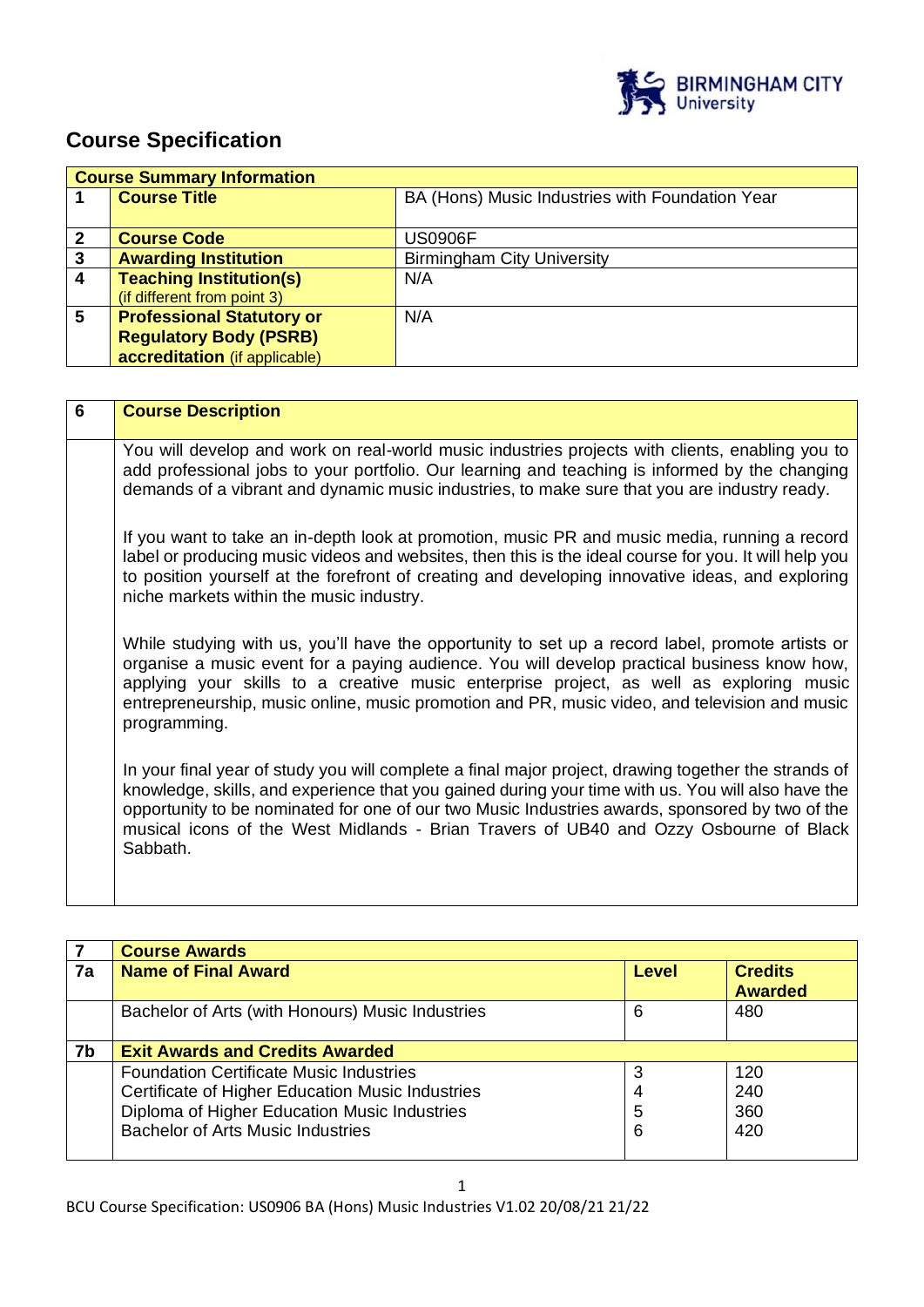

## **8 Derogation from the University Regulations**  N/A

|                  | <b>Delivery Patterns</b> |                             |                          |         |
|------------------|--------------------------|-----------------------------|--------------------------|---------|
|                  | <b>Mode(s) of Study</b>  | <b>Location(s) of Study</b> | <b>Duration of Study</b> | Code(s) |
| <b>Full Time</b> |                          | <b>City Centre</b>          | 4 vears                  | JS0906F |

| 10 | <b>Entry Requirements</b>                                                                                                                                                                                           |
|----|---------------------------------------------------------------------------------------------------------------------------------------------------------------------------------------------------------------------|
|    | The admission requirements for this course are stated on the course page, of the BCU website<br>at https://www.bcu.ac.uk/ or may be found by searching for the course entry profile located on<br>the UCAS website. |

| 11                      | <b>Course Learning Outcomes</b>                                                                       |
|-------------------------|-------------------------------------------------------------------------------------------------------|
|                         |                                                                                                       |
|                         | <b>Knowledge and Understanding</b>                                                                    |
| $\mathbf 1$             | An understanding of music's media forms and genres, and the way in which they organise                |
|                         | understandings, meanings and affects                                                                  |
| $\overline{2}$          | A range of research approaches - an understanding of research methods, and how to apply               |
|                         | them creatively                                                                                       |
| $\overline{3}$          | Knowledge of music industries contexts - an understanding of the cultural, economic, political        |
|                         | and regulatory contexts of the music industries                                                       |
| $\overline{\mathbf{4}}$ | An understanding of your own creative processes and practice through engagement in more               |
|                         | than one production practice                                                                          |
|                         |                                                                                                       |
|                         | <b>Cognitive &amp; Intellectual Skills</b>                                                            |
| $\overline{1}$          | Independent Learning - becoming a self-motivated, and resourceful individual capable of               |
|                         | developing a personal programme of study                                                              |
| $\mathbf{2}$            | Analytical skills - learning to analyse texts and data in order to draw sensible insights             |
| $\overline{3}$          | Critical reflection - considering and evaluating your own work in a reflexive manner, with            |
|                         | reference to academic and/or professional issues, debates and conventions                             |
| $\overline{\mathbf{4}}$ | Research skills - learn to employ appropriate methods and resources to explore research,              |
|                         | drawing on a range of sources, and frameworks                                                         |
|                         |                                                                                                       |
|                         | <b>Practical &amp; Professional Skills</b>                                                            |
| $\mathbf 1$             | Technical skills - develop competency with appropriate equipment, software or other resources         |
| $\overline{2}$          | An understanding of professional context - develop as a thinking music industries professional,       |
|                         | aware of the structures and of how to operate within an ever-changing music industries                |
|                         | landscape                                                                                             |
| $\mathbf{3}$            | Creative skills - develop as a creative thinker and practitioner, capable of experimenting and        |
|                         | taking risks, and shaping concepts based on secure research strategies                                |
| $\overline{\mathbf{4}}$ | The ability to produce work which demonstrates an understanding of existing music industries          |
|                         | norms, and an awareness of emerging cultural and commercial trends                                    |
|                         |                                                                                                       |
|                         | <b>Key Transferable Skills</b>                                                                        |
| $\mathbf{1}$            | The ability to work productively and creatively in a group or team, as well as individually,          |
|                         | showing abilities at different times to listen, contribute and lead, as well as act effectively as an |
|                         | individual                                                                                            |
|                         |                                                                                                       |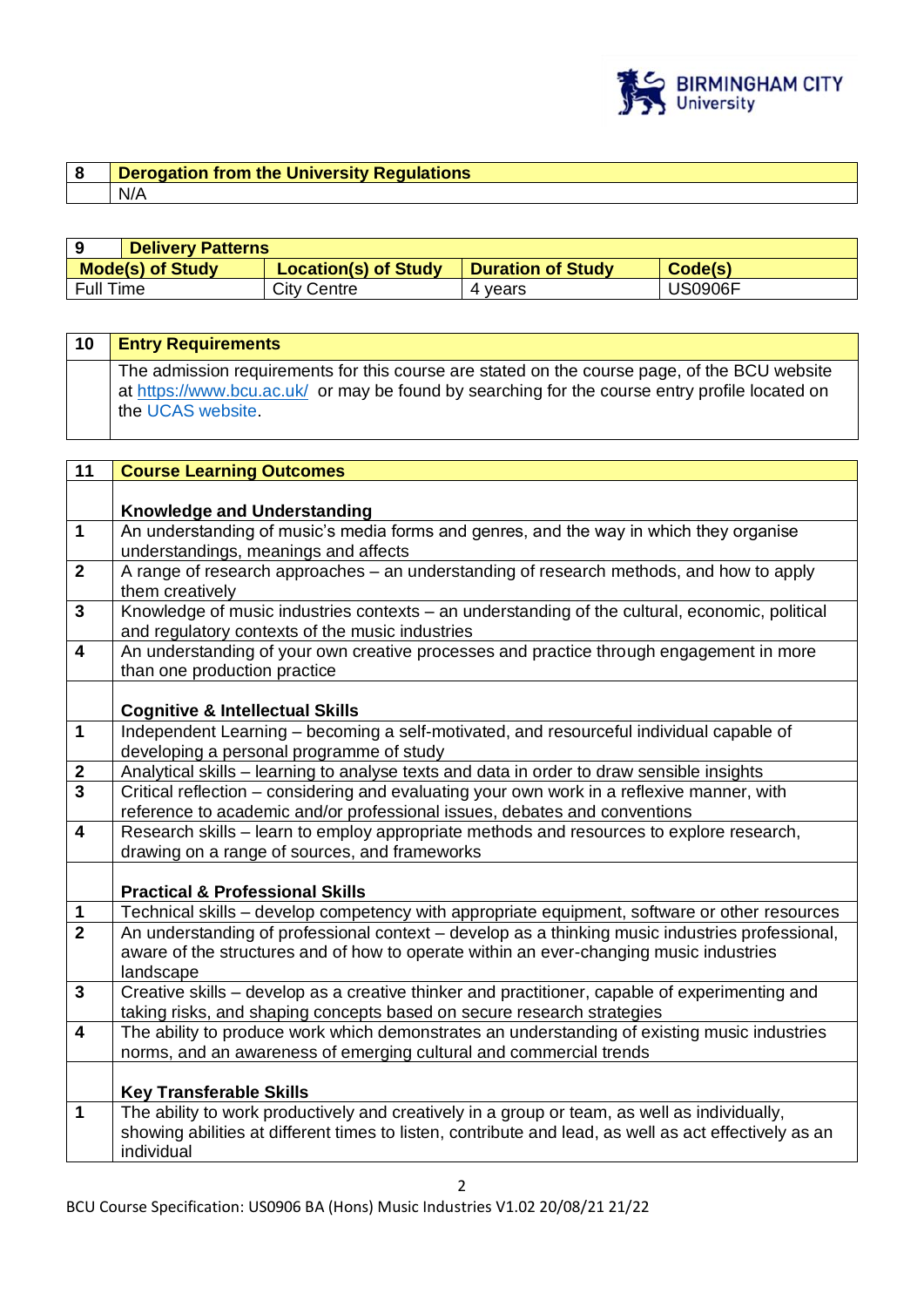

|                  | The skill to deliver work to a given length, format, brief and deadline, properly referencing<br>sources and ideas and making use, as appropriate of a problem-solving, and entrepreneurial<br>approach |
|------------------|---------------------------------------------------------------------------------------------------------------------------------------------------------------------------------------------------------|
| $\mathbf{3}$     | The ability to communicate effectively in interpersonal settings, in writing and in a variety of<br>media                                                                                               |
| $\boldsymbol{4}$ | The ability to gather, organise and deploy ideas and information in order to formulate arguments<br>cogently, and express them effectively                                                              |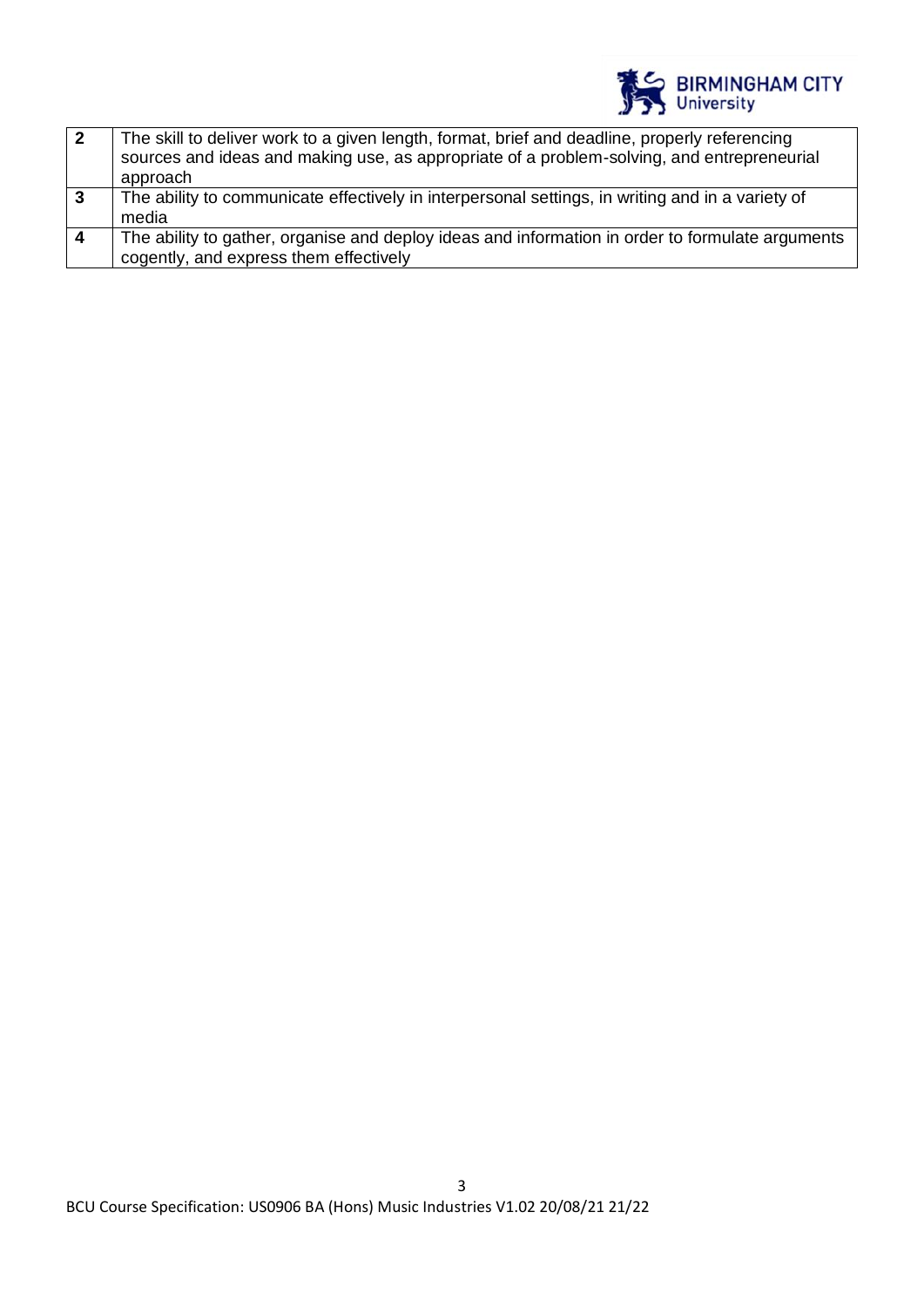

## **12 Course Requirements**

#### **12a Level 3:**

*In order to complete this course a student must successfully complete all the following CORE modules (totalling 120 credits):*

| <b>Module Code</b> | <b>Module Name</b>                      | <b>Credit Value</b> |
|--------------------|-----------------------------------------|---------------------|
| <b>MED3000</b>     | <b>Cross Media Production 1</b>         | 20                  |
| <b>MED3001</b>     | <b>Cross Media Production 2</b>         | 20                  |
| <b>MED3002</b>     | <b>Media Context and Production</b>     | 20                  |
| <b>MED3003</b>     | <b>Professional and Academic Skills</b> | 20                  |
| <b>MED3004</b>     | <b>Practice Skills</b>                  | 40                  |

### **Level 4:**

*In order to complete this course a student must successfully complete all the following CORE modules (totalling 120 credits):*

| <b>Module Code</b> | <b>Module Name</b>                            | <b>Credit Value</b> |
|--------------------|-----------------------------------------------|---------------------|
| <b>MED4160</b>     | <b>Live Production 1</b>                      | 40                  |
| <b>MED4176</b>     | <b>Creating Music Media Content</b>           | 20                  |
| <b>MED4177</b>     | <b>Valuing Music</b>                          | 20                  |
| <b>MED4161</b>     | <b>Global and Community Impact</b>            | 20                  |
| <b>MED4121</b>     | Introduction to Media Contexts and Practice - | 20                  |
| (MED4125)          | <b>Music Industries Landscapes</b>            |                     |

#### **Level 5:**

*In order to complete this course a student must successfully complete all the following CORE modules (totalling 80 credits):*

| <b>Module Code</b> | <b>Module Name</b>                           | <b>Credit Value</b> |
|--------------------|----------------------------------------------|---------------------|
| <b>MED5203</b>     | <b>Live Production 2</b>                     | 40                  |
| <b>MED5146</b>     | Advanced Media Contexts and Practice - Music | 20                  |
| (MED5147)          | <b>Industries Ecologies</b>                  |                     |
| <b>MED5186</b>     | <b>Research - Popular Music Narratives</b>   | 20                  |
| (MED5190)          |                                              |                     |

*In order to complete this course a student must successfully complete at least 40 credits from the following indicative list of OPTIONAL modules.* 

| <b>Module Code</b> | <b>Module Name</b>                                                                                                                          | <b>Credit Value</b> |
|--------------------|---------------------------------------------------------------------------------------------------------------------------------------------|---------------------|
|                    | <b>One</b> option from:<br>ADM5006 Collaborative Practice<br>$\blacksquare$<br>- ADM5001 Live Project<br>ADM 5000 Work Experience<br>$\sim$ | 20<br>20<br>20      |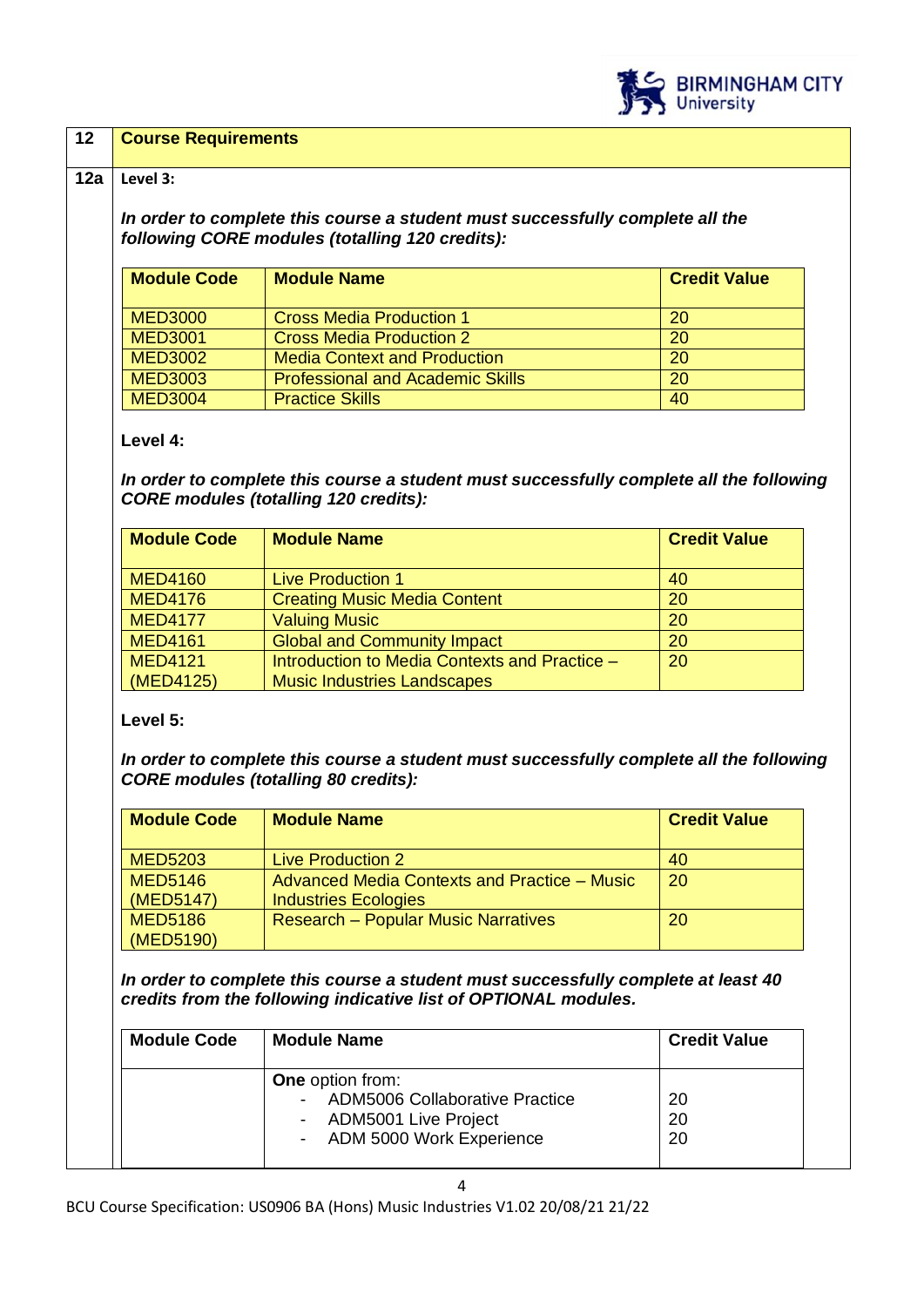

**One** option from School of Media (see below) 20

## **Level 6:**

*In order to complete this course a student must successfully complete all the following CORE modules (totalling 120 credits):*

| <b>Module Code</b>          | <b>Module Name</b>                              | <b>Credit Value</b> |
|-----------------------------|-------------------------------------------------|---------------------|
| ADM6006                     | <b>Major Project</b>                            | 60                  |
| <b>MED6181</b><br>(MED6188) | <b>Professional Media Contexts and Practice</b> | 20                  |
| <b>MED6209</b>              | <b>Critical Music Futures</b>                   | 20                  |
| <b>MED6176</b>              | <b>Professional and Academic Development</b>    | 20                  |

## *Faculty Modules*

The programme structure allows you to choose an option from modules that are operated on a facultywide basis. This option is taken in semester two of year two:

- Collaborative Practice this module allows for collaboration with students from other Schools within the Art. Design and Media faculty.
- Work Experience you may choose to undertake an additional work placement.
- Live Project  $-$  you will work to a brief on a real-world or simulated project. A series of live project briefs will be set each year, including an option based on an overseas visit.

## *School of Media options*

The programme structure allows you to choose an option from modules that are offered within the School of Media across other programmes. Some options are closely aligned with your area of study but you may choose to take an option from any in the following list (note that not all options may be offered each year). This option is taken in semester two of year two:

- Music, Media and Digitalisation
- Music Industry Promotional Practices
- Media and Materiality
- Photojournalism
- Creating Compelling Content
- Campaigning and Investigative journalism
- Lifestyle and Branded Media Content
- Bi-Media drama
- Television Studio
- Digital Content Distribution
- Advanced Visual Communication
- Commercial Production for Radio
- Radio Documentary
- Fashion Photography
- Gender, Sexuality and the Body
- Comedy in the Media and Popular Culture
- Perspectives on Community and Alternative Media

BCU Course Specification: US0906 BA (Hons) Music Industries V1.02 20/08/21 21/22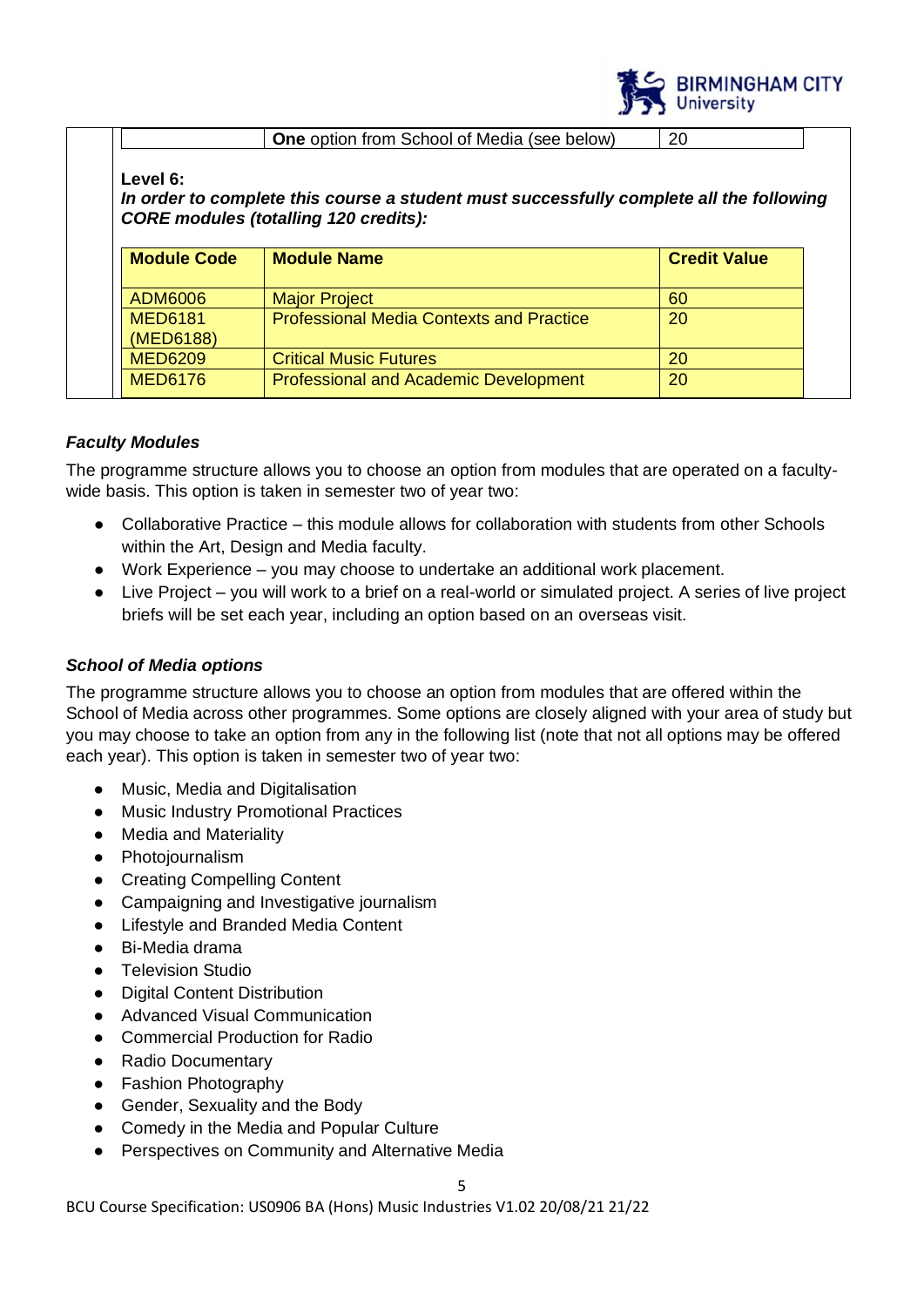

- Race, Ethnicity and the Media
- Fandoms and Subcultures
- Communities of Practice: Culture, Heritage and Space
- Film Cultures
- Media Censorship and Regulation
- Celebrity Culture
- Digital Storytelling

## **12b Structure Diagram**

*Please note list of optional modules is indicative only. Students' choice will not be guaranteed for optional modules but a fair and transparent process will be adopted and shared with students.*

|                                           | BA (hons) Music Industries with Foundation Year - Full Time                                         |                                                                                                      |
|-------------------------------------------|-----------------------------------------------------------------------------------------------------|------------------------------------------------------------------------------------------------------|
| Level                                     | Semester 1                                                                                          | <b>Semester 2</b>                                                                                    |
|                                           |                                                                                                     | MED3003 Professional and Academic Skills (20 credits)                                                |
| 3                                         | MED3000 Cross Media Production 1<br>(20 credits)                                                    | <b>MED3001 Cross Media Production 2</b><br>(20 credits)                                              |
|                                           | MED3002 Media Context and Production<br>(20 credits)                                                | MED3004 Practice Project<br>(40 credits)                                                             |
|                                           |                                                                                                     |                                                                                                      |
|                                           | Live Production 1<br>(40 credits)                                                                   |                                                                                                      |
| 4                                         | <b>MED4176 Creating Music Media Content</b><br>(20 credits)                                         | MED4161 Global and Community Impact<br>(20 credits)                                                  |
|                                           | <b>MED4177 Valuing Music</b><br>(20 credits)                                                        | Introduction to Media Contexts and Practice -<br>MED4125 Music Industries Landscapes<br>(20 credits) |
|                                           |                                                                                                     |                                                                                                      |
| MED5203 Live Production 2<br>(40 credits) |                                                                                                     |                                                                                                      |
| 5                                         | MED5147 Advanced Media Contexts and Practice -<br><b>Music Industries Ecologies</b><br>(20 credits) | Option from: Collaborative Practice/Live Project/Work<br>Experience<br>(20 credits)                  |
|                                           | MED5190 Research - Popular Music Narratives<br>(20 credits)                                         | Option from School of Media optional modules<br>(20 credits)                                         |
|                                           |                                                                                                     |                                                                                                      |
|                                           |                                                                                                     | Major Project (60)                                                                                   |
| 6                                         | MED6181 Professional Media Contexts and<br>Practice - Music Industries Innovation<br>(20 credits)   | MED6176 Professional and Academic Development<br>(20 credits)                                        |
|                                           | <b>MED6209 Critical Music Futures</b><br>(20 credits)                                               |                                                                                                      |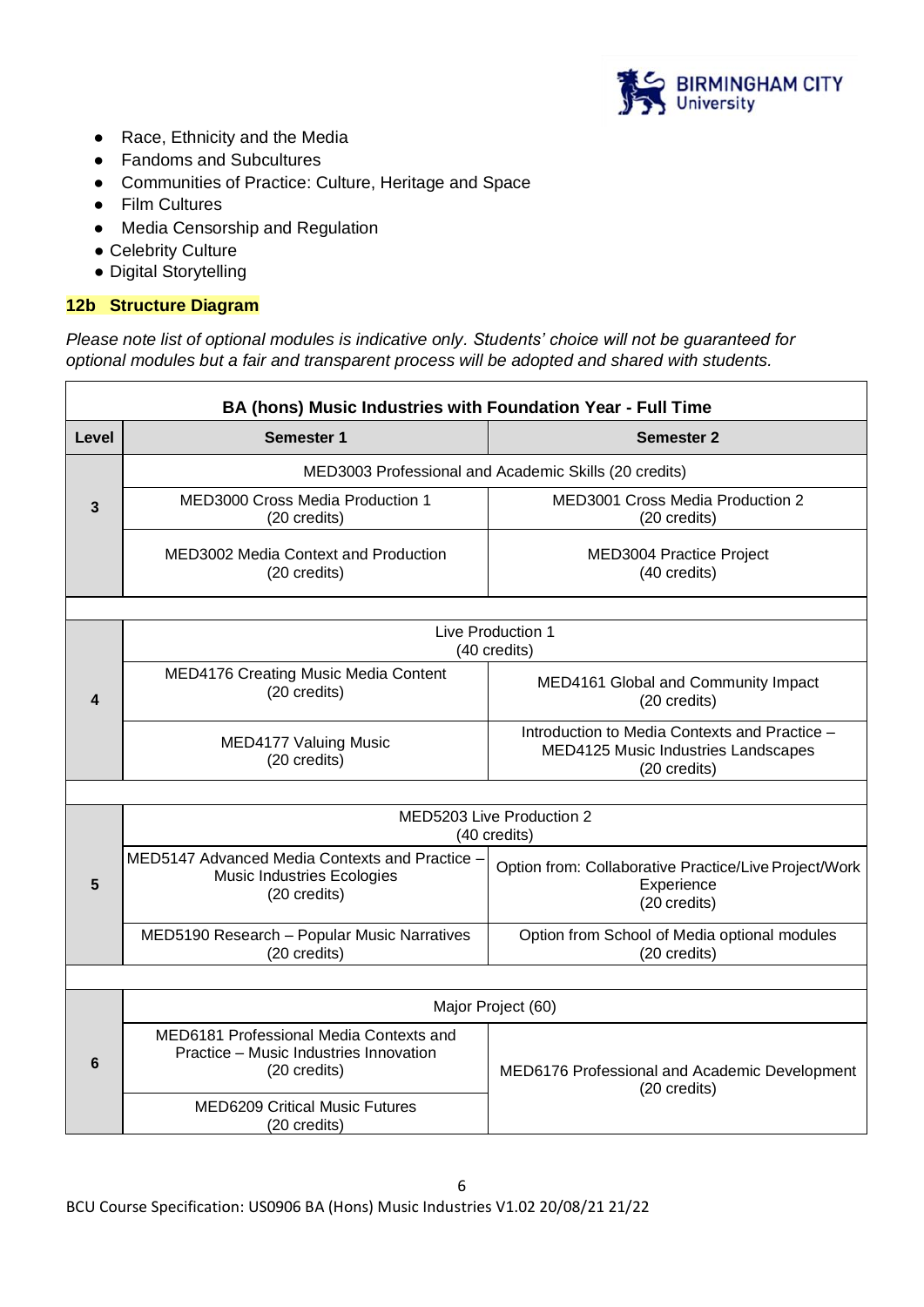

### **13 Overall Student Workload and Balance of Assessment**

Overall student *workload* consists of class contact hours, independent learning and assessment activity, with each credit taken equating to a total study time of around 10 hours. While actual contact hours may depend on the optional modules selected, the following information gives an indication of how much time students will need to allocate to different activities at each level of the course.

- *Scheduled Learning* includes lectures, practical classes and workshops, contact time specified in timetable
- *Directed Learning* includes placements, work-based learning, external visits, on-line activity, Graduate+, peer learning
- *Private Study* includes preparation for exams

The *balance of assessment* by mode of assessment (e.g. coursework, exam and in-person) depends to some extent on the optional modules chosen by students. The approximate percentage of the course assessed by coursework, exam and in-person is shown below.

#### **Level 3**

#### **Workload**

#### **Time spent in timetabled teaching and learning activity**

| <b>Activity</b>           | <b>Number of Hours</b> |
|---------------------------|------------------------|
| <b>Scheduled Learning</b> | 480                    |
| <b>Directed Learning</b>  | 480                    |
| <b>Private Study</b>      | 240                    |
| <b>Total Hours</b>        | 1200                   |

## **Balance of Assessment**

| <b>Assessment Mode</b> | Percentage |
|------------------------|------------|
| Coursework             | 67%        |
| Exam                   |            |
| In-Person              | 33%        |

#### **Level 4**

#### **Workload**

#### **Time spent in timetabled teaching and learning activity**

| <b>Activity</b>      | <b>Number of Hours</b> |
|----------------------|------------------------|
| Scheduled Learning   | 280                    |
| Directed Learning    | 680                    |
| <b>Private Study</b> | 240                    |
| <b>Total Hours</b>   | 1200                   |

#### **Balance of Assessment**

|  | <b>Assessment Mode</b> | Percentage |
|--|------------------------|------------|
|--|------------------------|------------|